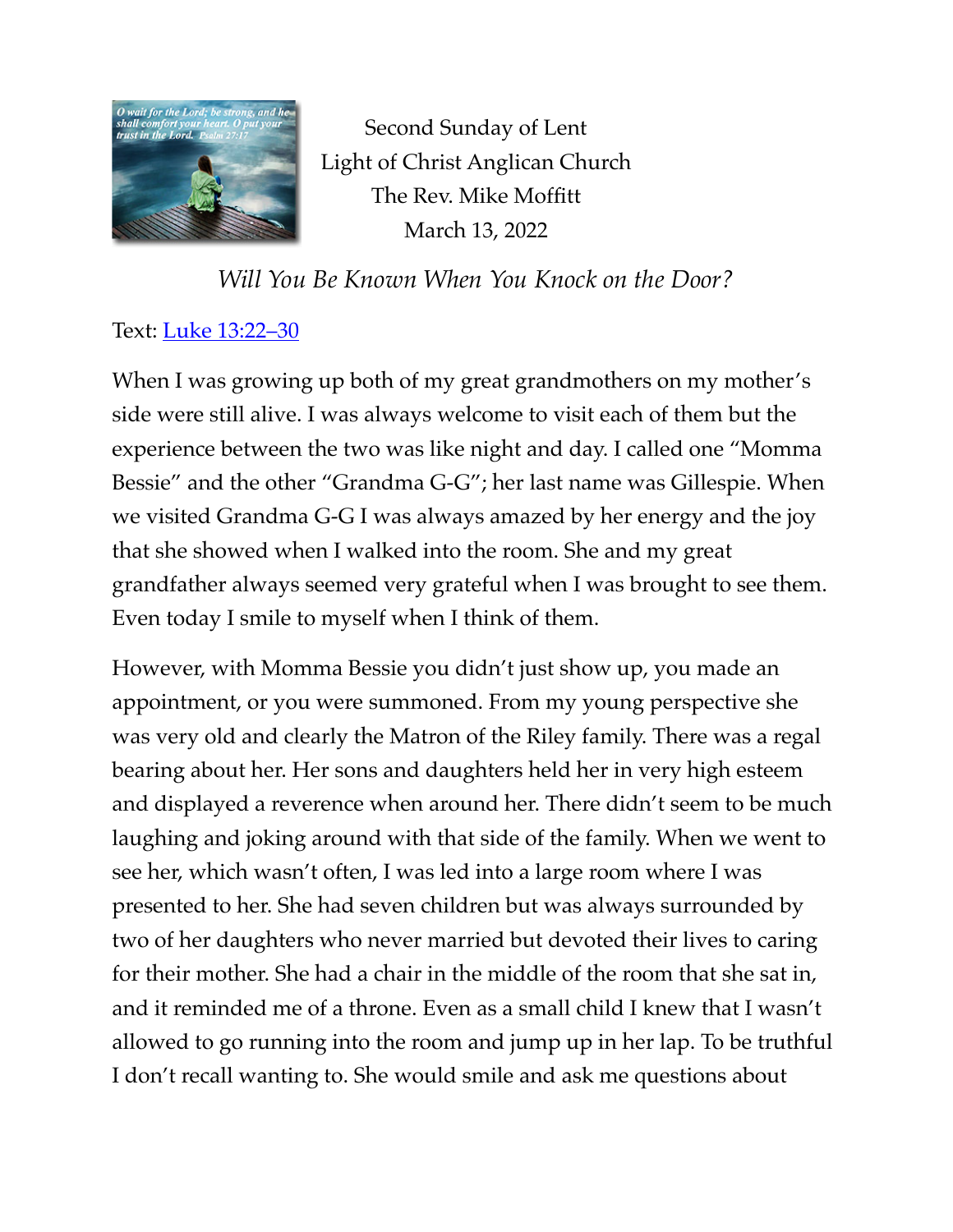what I had been doing and then when she was satisfied with my answers she would turn to one of her daughters with the instructions that I be taken into the kitchen for a cup of hot Dr. Pepper with lemon. I loved that part. I wasn't taken back in to see Mama Bessie again, not on that trip. The visit was over for me, so I would sit in the kitchen waiting for my mother to finish being questioned by her grandmother. Years later before she died I received notification from one of her daughters that someone in the family had seen me and reported that my hair was way too long. Mama Bessie sent word that I was to cut my hair. I didn't and therefore never heard from her again, or her entourage, my two great aunts. However, when I was ordained a priest my Aunt Jean, Bessie's last remaining daughter, and Helen her last remaining daughter-in-law, were there for the ceremony. They knew that I was no longer on the road but had gone into the ministry. They were very proud and wanted to let me know that.

I didn't realize that the family communication network was still alive and well. I went to see Helen later, after Jean died and I was very welcome in her home. When she died I was grateful for the time I had catching up with her.

Oddly enough, I thought of that this past week as I considered our gospel reading from [Luke 13:22–30.](https://www.biblegateway.com/passage/?search=Luke+13:22%E2%80%9330&version=ESV) It seems that once again Jesus had given me the entrance I needed to cross the threshold within my own family, and it was because at His invitation I walked through the narrow door of Luke [13:24.](https://www.biblegateway.com/passage/?search=Luke+13:24&version=ESV)

This is the second Sunday of our Lenten journey that leads us to Holy Week, and memory of the death and resurrection of Jesus Christ. The setting of our gospel reading is a part of what is called the "Jerusalem Discourse" that begins in [Luke 9:51,](https://www.biblegateway.com/passage/?search=Luke+9:51&version=ESV) *"When the days drew near for him to*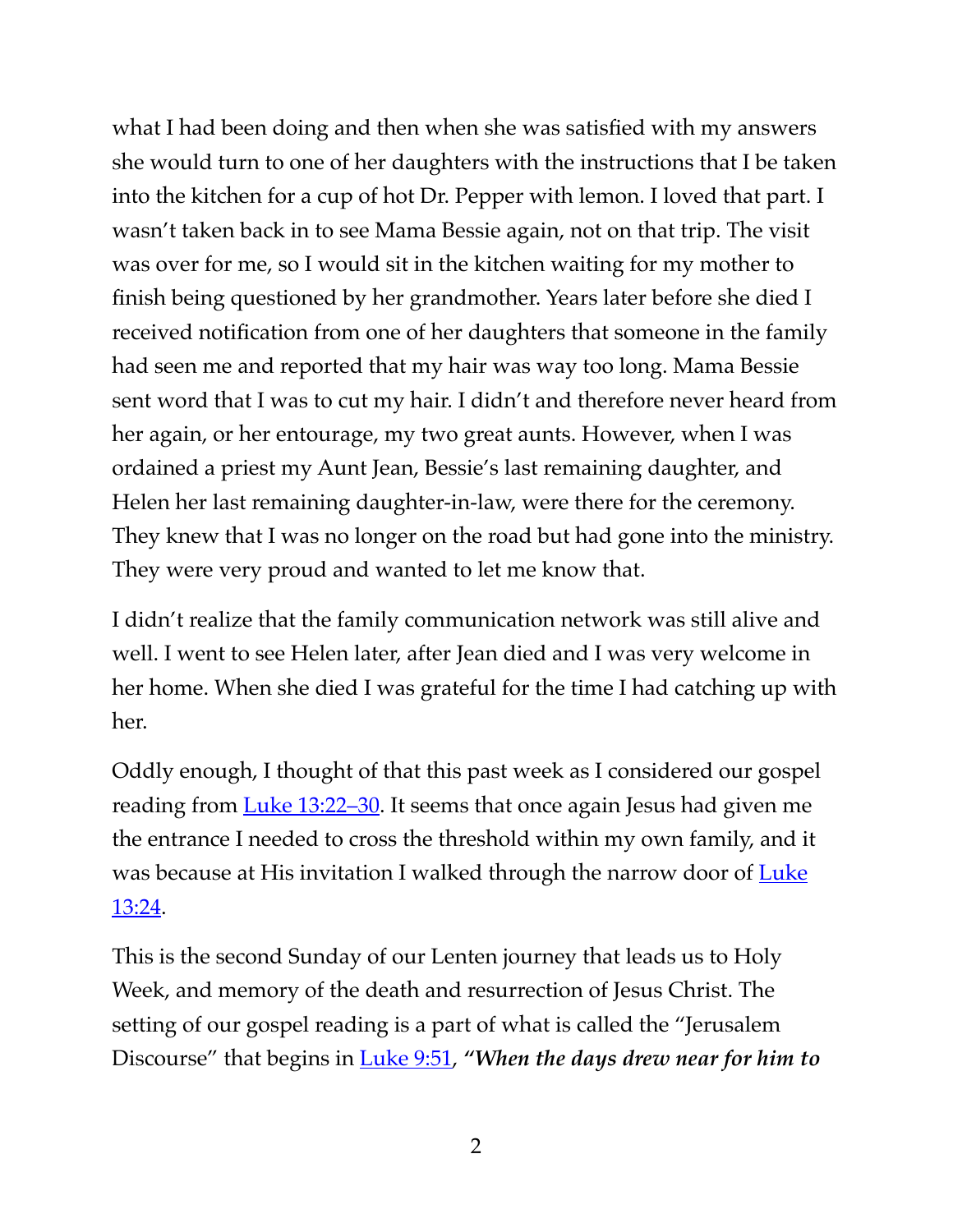*be taken up, he set his face to go to Jerusalem"* and ends at [Luke 19:28](https://www.biblegateway.com/passage/?search=Luke+19:28&version=ESV) where Jesus entered Jerusalem in the Triumphal Entry.

During this section Jesus turned his focus away from the crowds that were following him and onto his disciples to prepare them for his departure. During this journey Luke records Jesus sending out the 72 to announce that the Kingdom of God was near and to demonstrate the power and authority of God's kingdom by healing the sick and casting out demons in Jesus' name.

It is in this section that Jesus taught His disciples how to pray in [Luke 11:1–](https://www.biblegateway.com/passage/?search=Luke+11:1%E2%80%934&version=ESV) [4](https://www.biblegateway.com/passage/?search=Luke+11:1%E2%80%934&version=ESV). From this we get the model, the Lord's Prayer, also found in Matthew [6:9–13](https://www.biblegateway.com/passage/?search=Matthew+6:9%E2%80%9313&version=ESV).

Jesus didn't have much time left and He knew that their spiritual battle would be intense when He ascended back to the Father. In preparation He promised that everything they would need to continue his mission would be provided. But towards the beginning of this discourse Luke quotes Jesus' warning to them, in Luke 9:62, *"No one who puts his hand to the plow and looks back is fit for the kingdom of God."*

Naturally there would be some reluctance as they considered what Jesus was teaching because He made it clear that the kingdom of God would require them and all who followed them to move forward in faith when they were called and to not look behind.

Our gospel reading this morning is preceded by Jesus comparing the Kingdom of God to a mustard seed, the smallest of seeds that would grow into the largest of all garden plants, actually big enough for birds to build their nest.

Also the kingdom could be compared to yeast that works through the entire large lump of dough. In each of these parables Jesus revealed that the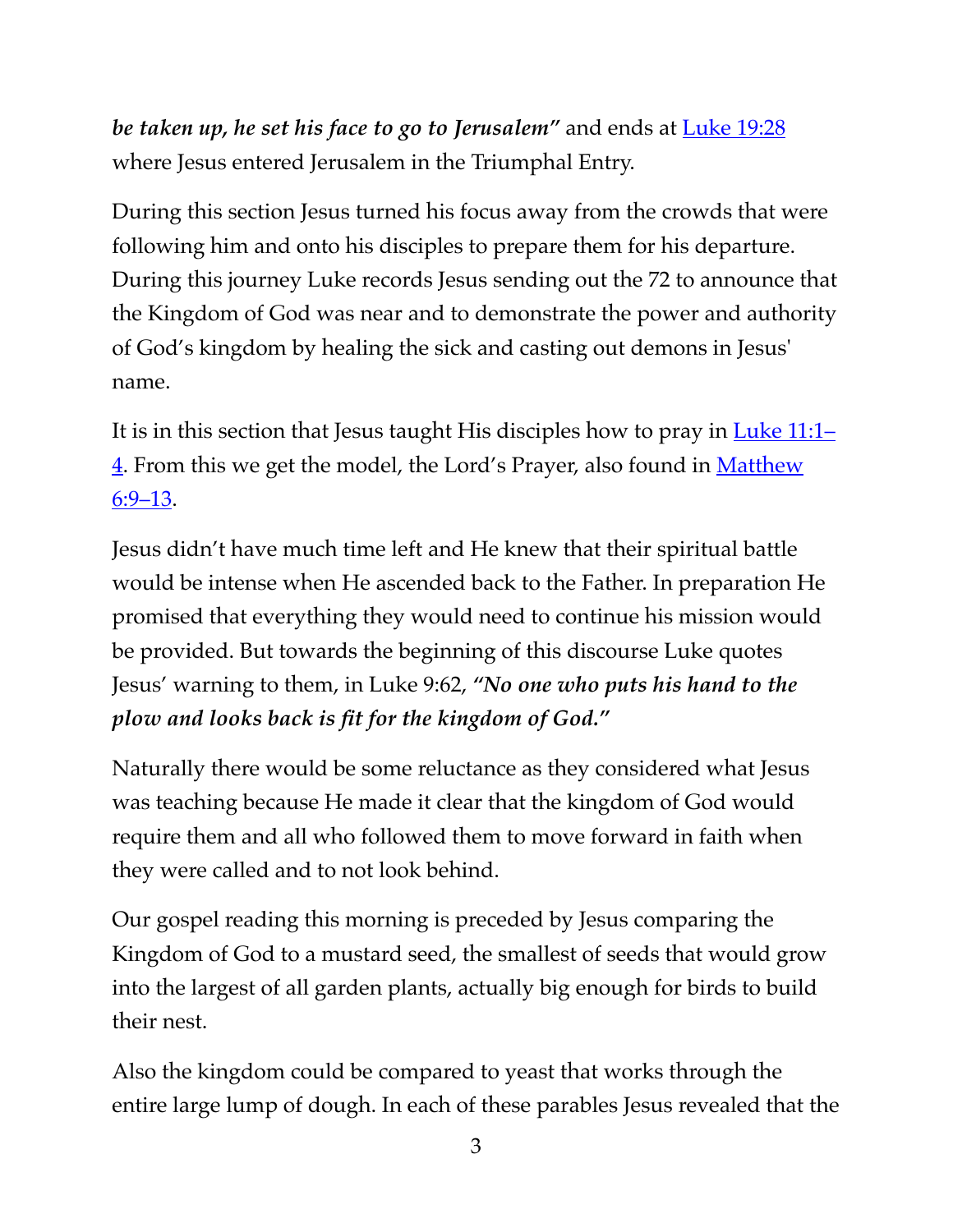kingdom of God would start out small but then would move throughout the world, and like yeast would work invisibly yet have power to transform lives.

This morning's passage begins with Jesus continuing to head towards Jerusalem and that He taught them along the way. There were discussions among the Jews as to how many people would be saved and it was generally believed by them that all the Jews would be saved with the exception of those who were really bad. One person in the crowd following Jesus asks him, *"Lord are only a few people going to be saved?"*

Jesus answered this person by changing a theological debating point into a personal challenge. Jesus changes the focus of the question away from numbers of people and instead places the focus on the limited amount of time available. He is pointing out that there is a time limit to the offer of salvation and that it must be accepted while the offer is being presented. He also reveals that the door that must be entered for salvation is narrow and that many will try to enter but will not be able to, and once the door is shut that's it.

The narrowness of the Christian faith is a matter of great controversy to many and is seen as biased, unfair, and ungodlike. By and large most people want to do whatever they want and have God put his stamp of approval on it. They want to live life in their own way and come to God on their own terms. His job is to bless and protect them and when bad things happen he is seen as not keeping up his end of the bargain. Jesus was teaching that there is only one door, it is very narrow and if you want to be saved that is the only way. However, in this morning's text Jesus actually spoke to an even more focused problem of believing—that you are saved because of religious affiliation.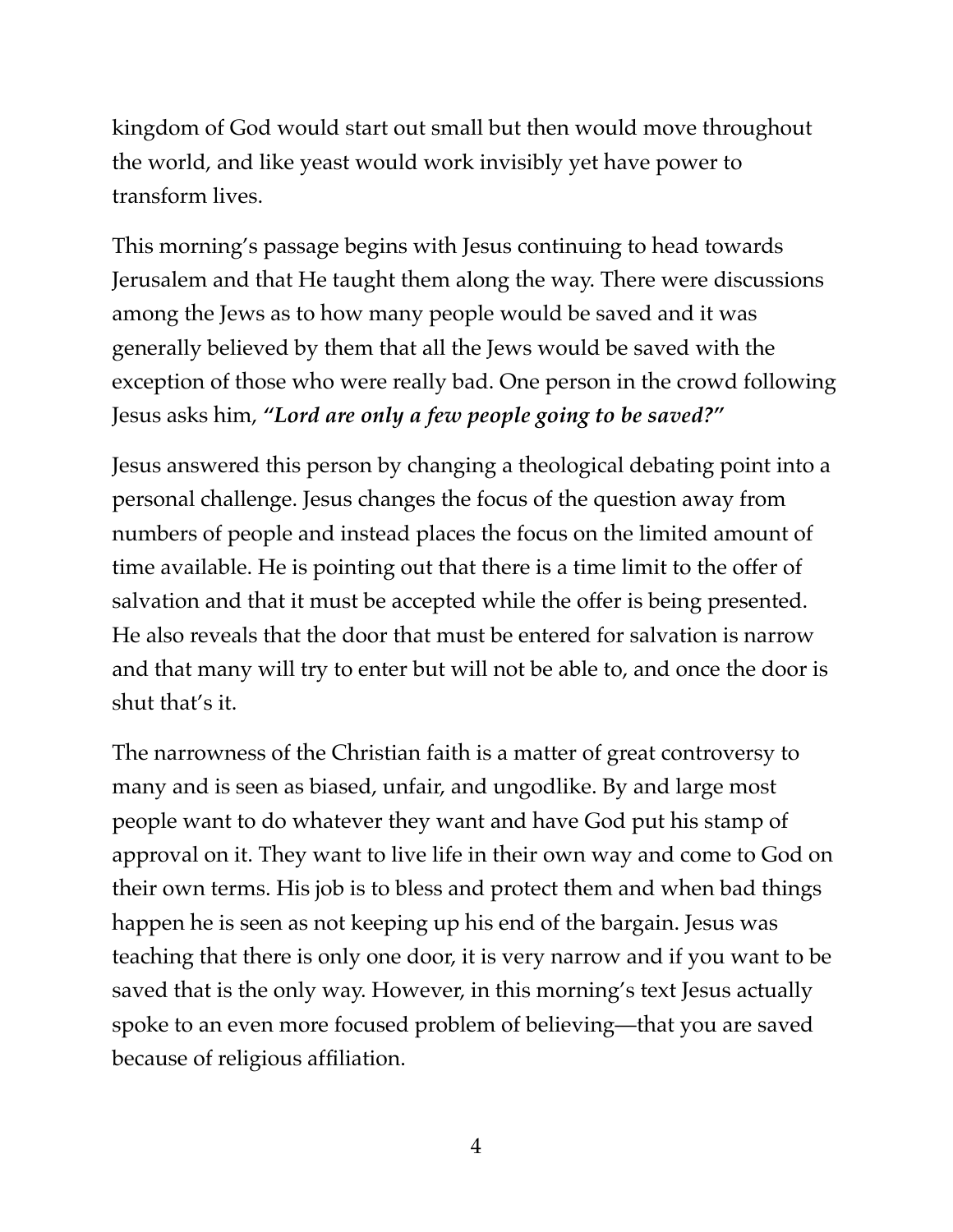Listen again to Luke 13:24–27,

*"Strive to enter through the narrow door. For many, I tell you, will seek to enter and will not be able. When once the master of the house has risen and shut the door, and you begin to stand outside and to knock at the door, saying, 'Lord, open to us,' then he will answer you, 'I do not know where you come from.' Then you will begin to say, 'We ate and drank in your presence, and you taught in our streets.' But he will say, 'I tell you; I do not know where you come from. Depart from me, all you workers of evil!'"*

Jesus made it very clear that having social fellowship with him and hearing his teaching was not enough. Their attitude toward him was superficial and they had not bought into the fact that he was the Lord who had come to save them. They had been following him and marveling at his power over sickness, disease, and demonic possession. They recognized that he spoke with authority and something about him was compelling, but Jesus was saying that even that is not enough; they must turn and follow him in faithful obedience. They assumed that they were safe because of their national identity and blood relationship with Father Abraham but Jesus removes that confidence as being misplaced. Luke 13:28–30,

*"In that place there will be weeping and gnashing of teeth, when you see Abraham and Isaac and Jacob and all the prophets in the kingdom of God but you yourselves cast out. And people will come from east and west, and from north and south, and recline at table in the kingdom of God. And behold, some are last who will be first, and some are first who will be last."*

Jesus exhorted the crowd to not focus on how many will be saved but "Will you be saved?" If they were not prepared to enter through the door offered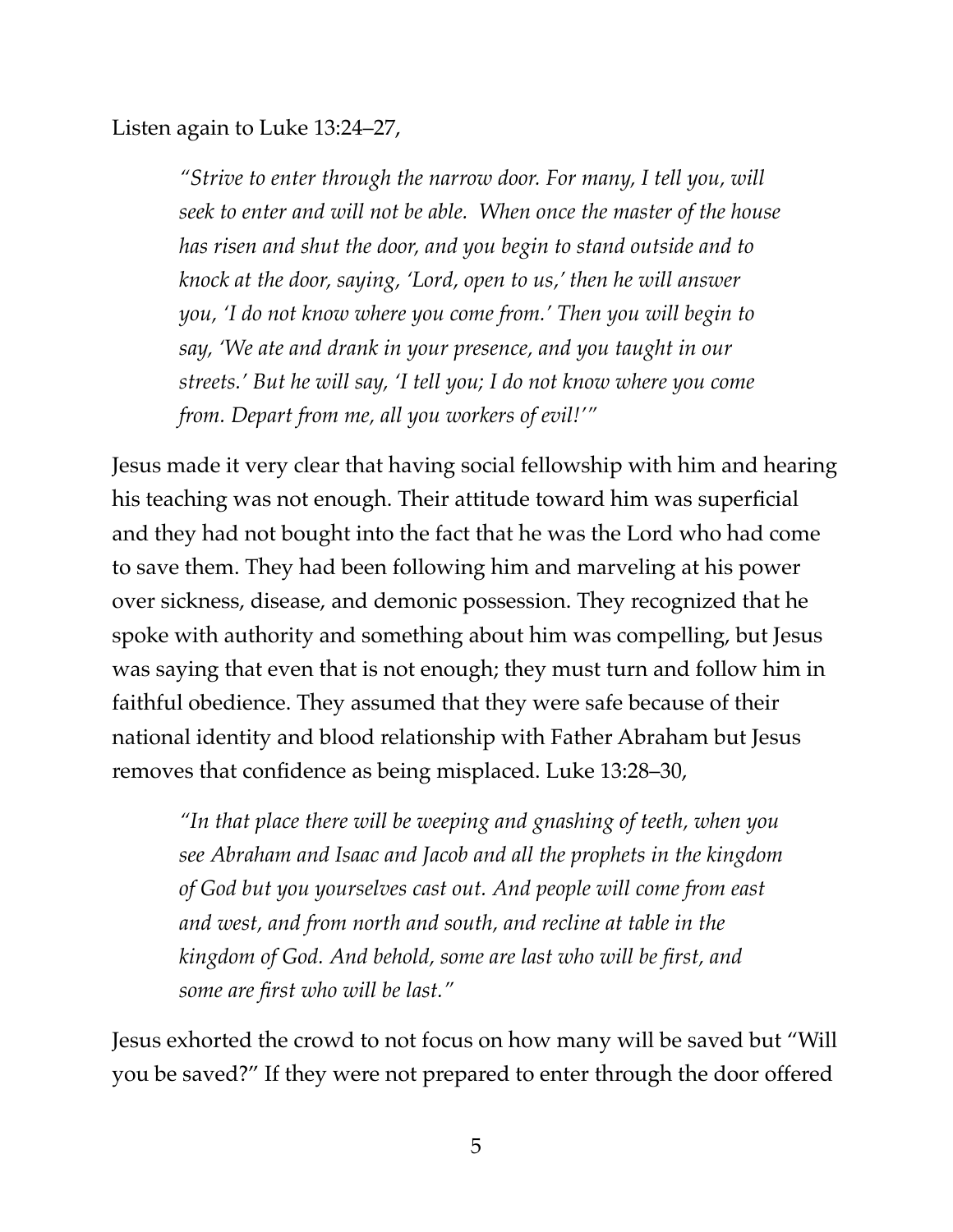by Jesus then what they could expect was finding themselves in a place where they could see all the famous great ones with whom they had found their identity, like Abraham, Isaac, Jacob, Moses, King David and the prophets but they would be unable to be with them. Instead they would be weeping in grief and gnashing their teeth in frustration and anger, but the door would be closed forever. To further drive home his point Jesus told them that there will be people coming from all over the world to take their places at the feast in God's eternal Kingdom, both Jew and Gentile. This kingdom would be comprised of those who had come through the narrow door in obedience to the call of God and anyone who tried to come in another way would find that there is no other way.

Matthew records Jesus giving a similar example: Matthew 7:13,

*"Enter by the narrow gate. For the gate is wide and the way is easy that leads to destruction, and those who enter by it are many."*

We can find countless examples in Scripture of those who saw themselves as righteous and God-fearing but turned away from God because they did not want to do what he asked of them and saw his law as a burden and confining.

There always seemed to be a big crowd of people who enthusiastically followed Jesus wherever He went. Sometimes there were likely 10–15 thousand who would tag along with Him for days on end. It really is quite remarkable.

Remember that in Luke 10 Jesus sent 72 disciples two by two. They were sent out in the power and authority of Jesus to heal the sick and proclaim that the Kingdom of God was near. They came back reporting all the amazing things they had accomplished in Jesus' name. Luke 10:17,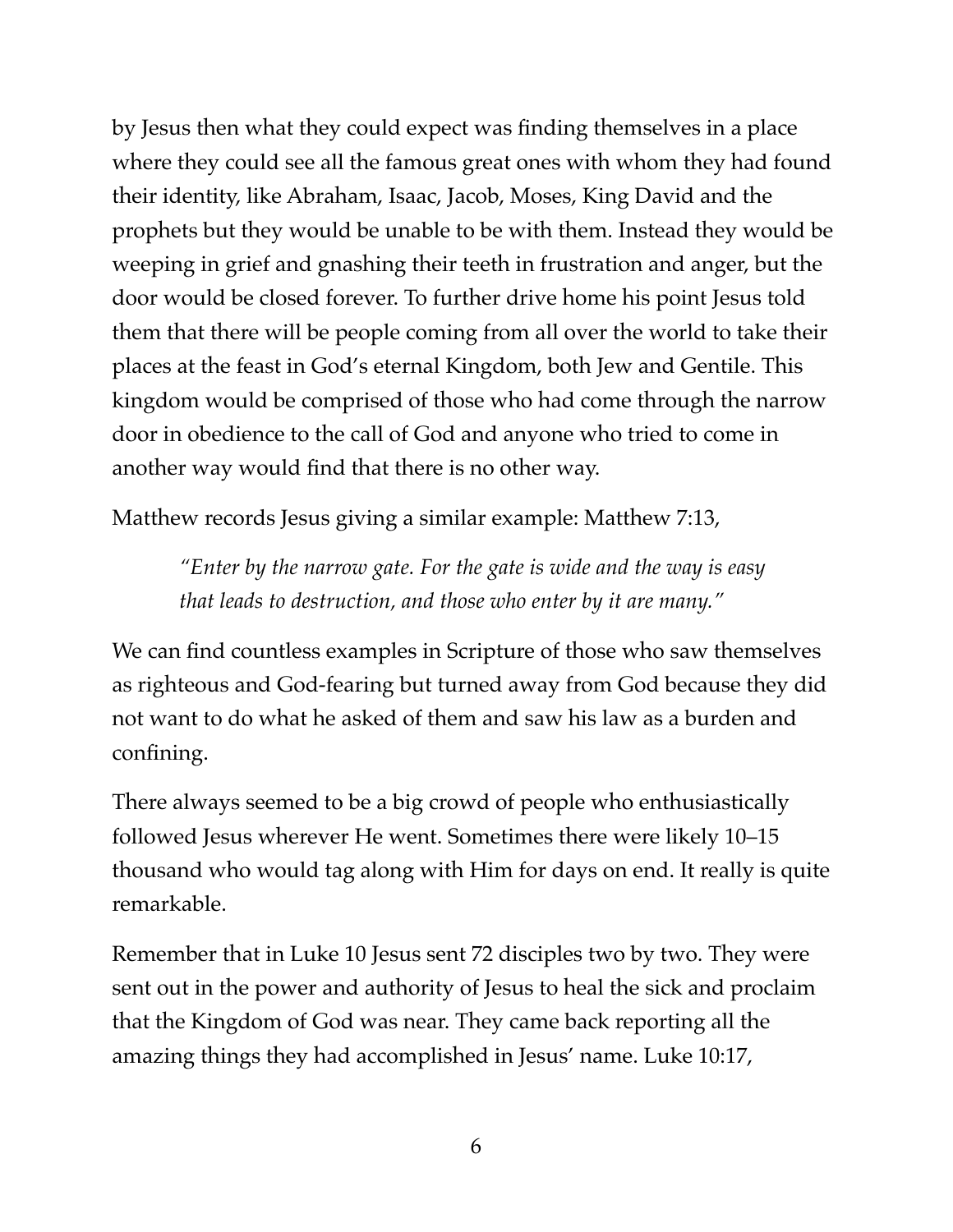*The seventy-two returned with joy, saying, "Lord, even the demons are subject to us in your name!"*

Each of them had experienced the wonder, power, and authority of Jesus' name and seen miracles happen right before their eyes and demons cast out from those who were in bondage to the demonic. Amazing, yet that brings up a serious question: 72 returned and yet in chapter 13 there are the 12. Where had 60 of them gone? Was the door too narrow and not worth the risk?

Were they like the hundreds in *[John 6:53–54](https://www.biblegateway.com/passage/?search=John+6:53%E2%80%9354&version=ESV)* who walked away from Jesus when He began talking about being the Bread of Life,

*"Truly, truly, I say to you, unless you eat the flesh of the Son of Man and drink his blood, you have no life in you. Whoever feeds on my flesh and drinks my blood has eternal life, and I will raise him up on the last day."*

 John writes that at this saying *"many of his disciples turned back and no longer walked with him.*" Then Jesus turned to the twelve and asked them,

*"Do you want to go away as well? Simon Peter answered him, 'Lord, to whom shall we go? You have the words of eternal life and we have believed and come to know that you are the Holy One of God".*

The twelve heard the same words that the crowds heard, yet they stayed. Was it because they understand what Jesus actually meant by saying they must eat of his flesh and drink of his blood? Nope, not yet and yet they stayed. They stayed because they believed that He was who He said He was, Messiah. The crowds had not followed Jesus out of faith in who He was, they came for the show, not a life-changing commitment. The majority of Israel followed God through Moses until they didn't like the cost of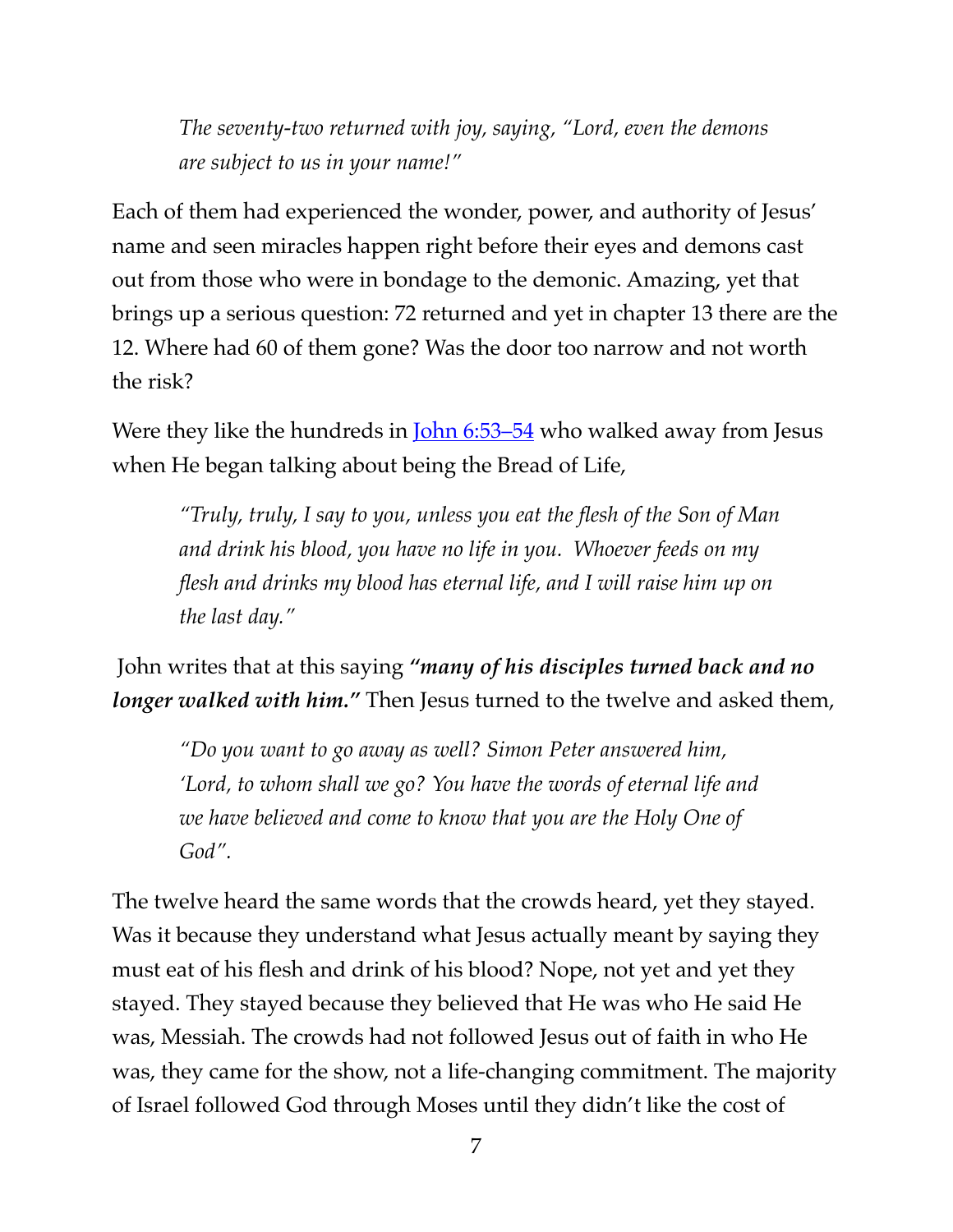fidelity to Him. This had been their history and was still very much a part of them in the time of Jesus' incarnation. You'll find that it is still true of Jews and Gentiles alike today.

When the presentation of the gospel leaves out the narrowness of the door and the cost of following Jesus, the result is that many who felt comfortable with their relationship with God will one day find out that they never had one.

*"But he will reply, 'I don't know you or where you come from. Away from me, all you evildoers!'"*

Jesus closes out his answer to the question,

*"Lord, are only a few people going to be saved?"* with this,

*"Indeed there are those who are last who will be first, and first who will be last."* Luke 13:30

Jesus' answer is given as a warning. Many will get to the table, including some surprises because all are on the same footing. In today's context the warning of this passage might be that those who are first, (who have exposure to Christ through attendance at the church) may turn out to be last, (excluded from blessing) if they do not come through the door by personally receiving what Jesus offers.

Many in our society have rejected the concept of absolute truth and believe that there are many ways to God if there is a god at all. Christians are often seen as narrow-minded bigots who hate those who disagree with them, especially on moral issues. Our response to them should not be one of compromise but lovingly continuing to speak the truth of God's word and pray that it penetrates their hearts. Theologian, writer and speaker Francis Schaeffer once wrote,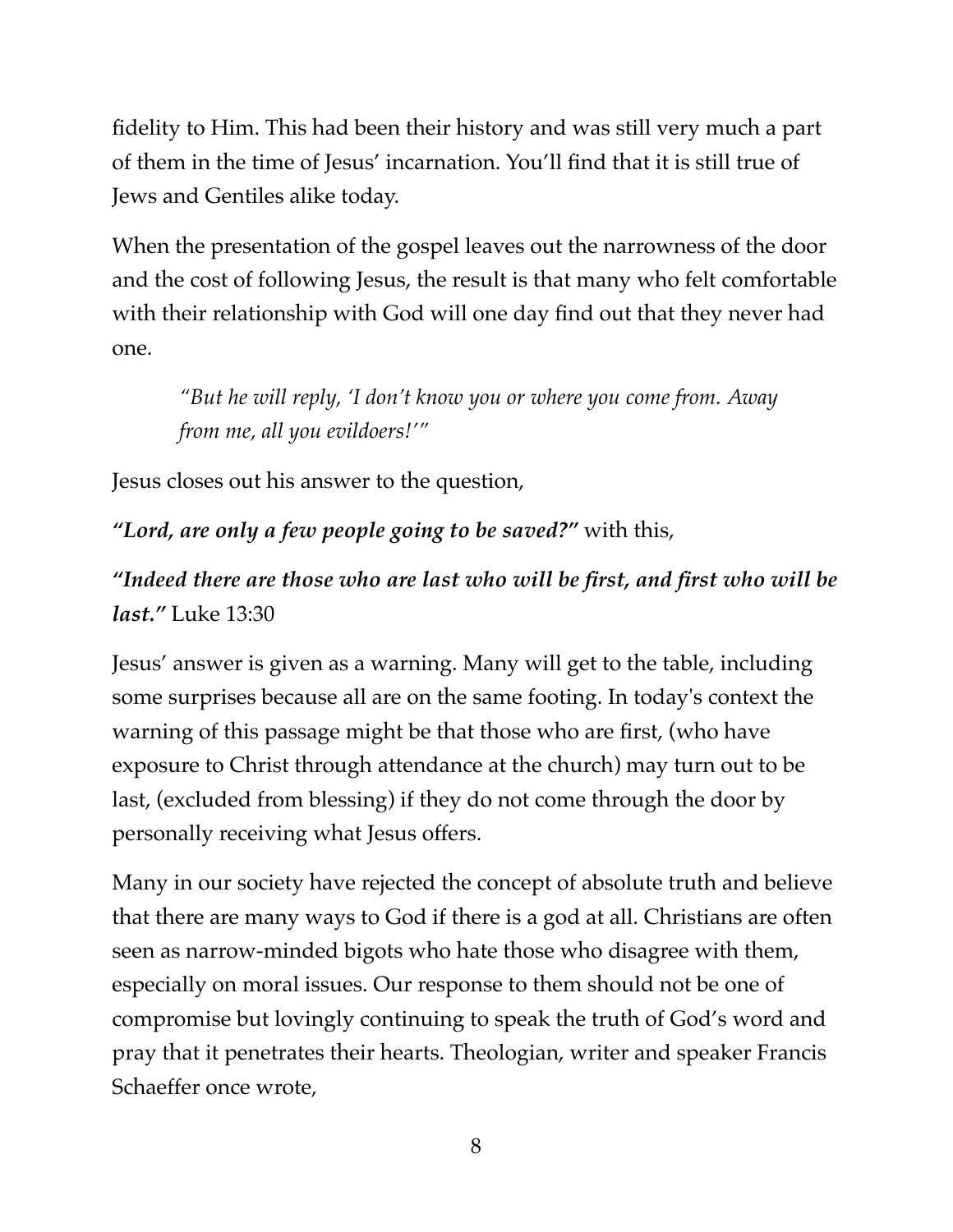Truth carries with it confrontation. Truth demands confrontation; loving confrontation, but confrontation nevertheless.

Unless we are willing to tell the truth of the gospel message then many will die believing that they have entered the right door and end up in eternal damnation.

In our Epistle reading this morning from [Philippians 3:17–4:1,](https://www.biblegateway.com/passage/?search=Philippians+3:17%E2%80%934:1&version=ESV) Paul encouraged the church at Philippi to look to him as an example, as a model, and then live as he was living as it pertained to the Gospel. There were many preaching a false gospel that said that Christ was pure spirit and that the incarnation meant nothing as the spirit of Christ had merely inhabited a physical form and then left it to perish. This freed them up to live however they wanted in the body because only the spirit mattered. Such people considered themselves as living on a higher spiritual plane and could indulge the flesh however they wanted, Paul writes,

*Their end is destruction, their god is their belly, and they glory in their shame, with minds set on earthly things.* Philippians 3:19

Paul calls them enemies of the cross of Christ, those who made a mockery of all that Jesus suffered in his body and made it essentially meaningless. Paul states that this perversion of the gospel brought him to tears.

18th-century theologian Charles Spurgeon thought that Paul wept for three reasons. First, on account of the guilt of these enemies of the cross of Christ, Second, on account of the ill effects of their conduct and finally, on account of their doom. He wrote

I never read that the apostle wept when he was persecuted though they ploughed his back with furrows, I do believe that never a tear was seen to gush from his eye while the soldiers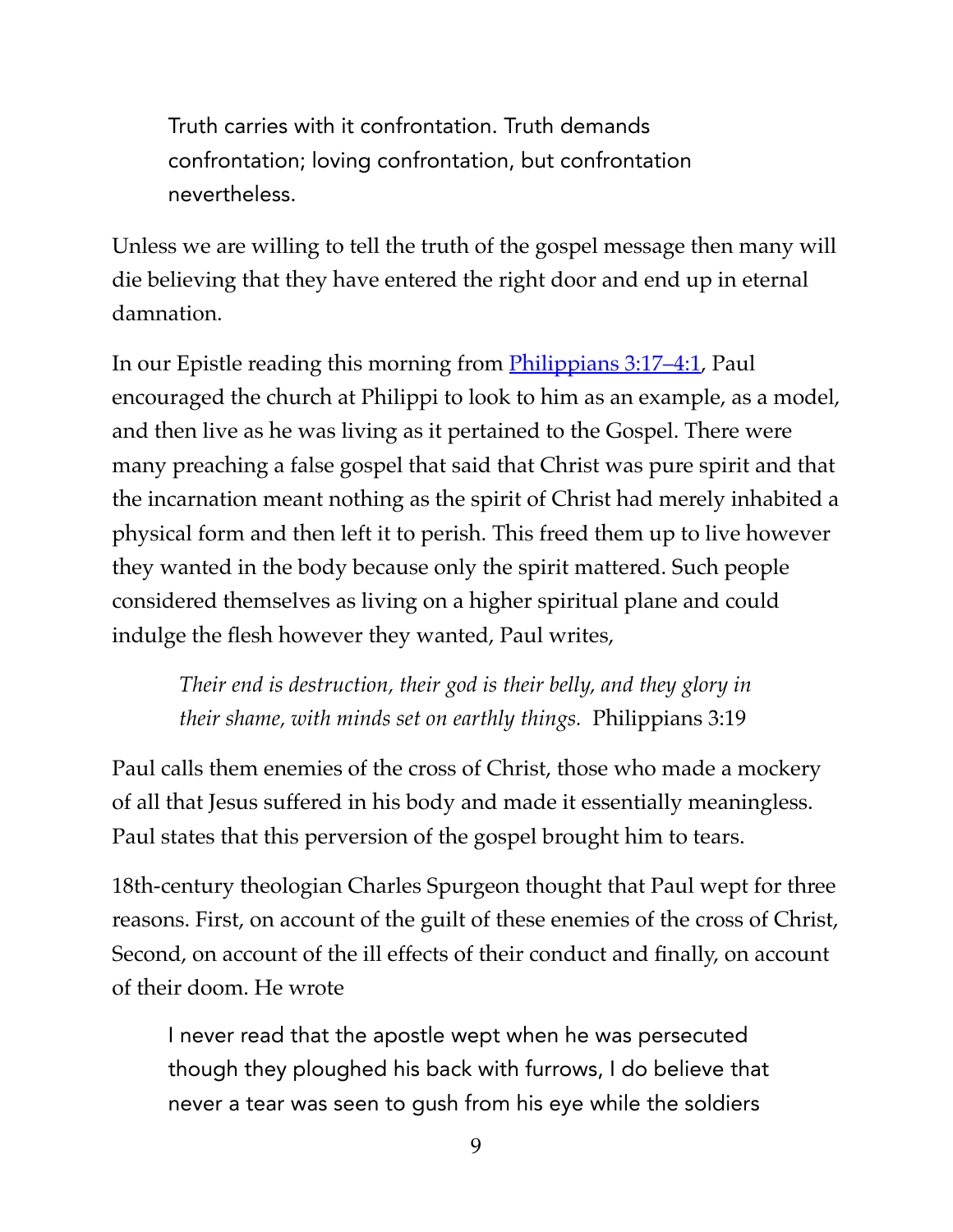scourged him. Though he was cast into prison, we read of his singing, never of his groaning. I do not believe he ever wept on account of any sufferings or dangers to which he himself was exposed for Christ's sake. I call this an extraordinary sorrow, because the man who wept was no soft piece of sentiment, and seldom shed a tear even under grievous trials.

Paul was weeping because he knew the consequences of rejecting the true gospel message and had given his life to the message of that truth. It grieved him to see it rejected for a lie of the enemy.

Paul tells the Philippian church to follow his example not the enemies of the cross, because their (Philippians') citizenship was in heaven. Just like Philippi was a Roman colony, the church is a colony of heaven. Believers belong to heaven because that's where Christ now dwells but when he returns in glory, the wonder of heaven will come to earth and believers will find their home in the new heavens and the new earth.

Paul gave his life to protect the church from false teachers who came to do the work of the enemy of God and Paul was encouraging the true believers to follow him in giving up their lives for the sake of the gospel and for the message of the cross of Christ. There is no other way of salvation, no other door.

His final word on the matter in Philippians 4:1,

*Therefore, my brothers and sisters, you whom I love and long for, my joy and crown, stand firm in the Lord in this way, dear friends.*

This word is timely for us in this day and time because very few are willing to stand up and proclaim that Jesus Christ is Lord and there is no other way to eternal life. Many if not most in our country celebrate diversity to the exclusion of truth and let it be known that they will not tolerate those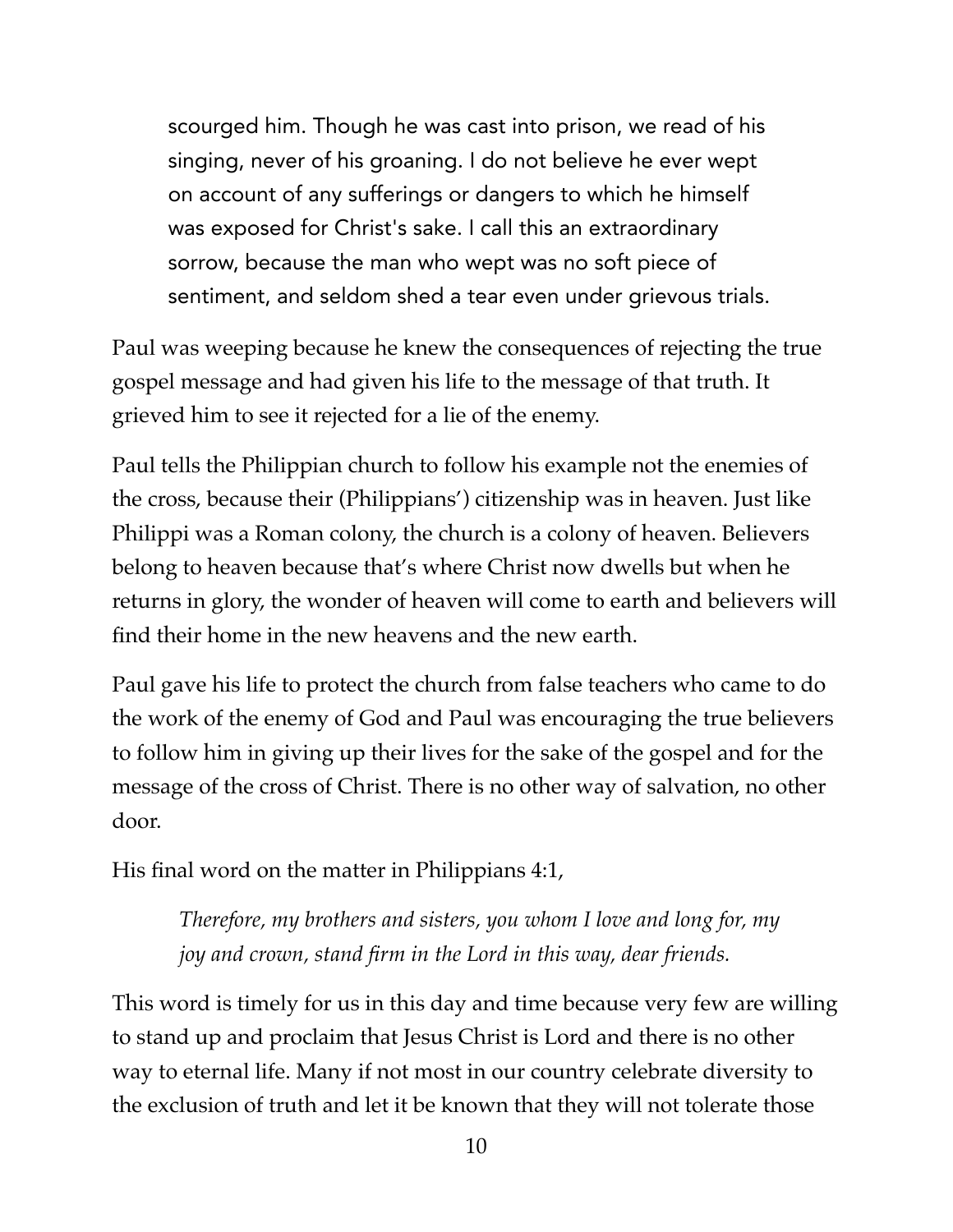who stand firm that the Word of God as it is revealed in the Bible is the only rule of faith and practice. So what do we do with that? Do we cower or hide in the safety of our church buildings or in each other's homes? Well, again, what is the model of Christ and the Apostles for us to follow? Remember Paul's request for prayer in Ephesians 6:20,

*Pray for me also that when I open my mouth words may be given me that I might fearlessly proclaim the mystery of the gospel for which I am an ambassador in chains. Pray that I will speak fearlessly as I should.*

What's at stake here? What happens if we don't speak the truth to those who are perishing, and they continue to believe a lie?

- 1. The lie will continue to perpetuate, and it will become even harder to proclaim the truth. Right now the true gospel is seen as extreme and the ravings of fanatics, a fringe element. Multi-culturalism and the inclusion of all beliefs are seen as the gift of a compassionate god or gods. So the message of sin, repentance and judgment is viewed by many as extremism and not to be tolerated.
- 2. Without the truth of the gospel of Jesus Christ there is no good news, and we can see the effect of that approach around the world already.

On the other hand, what if we do speak the truth to those who are perishing and speak out against the lies of our enemy the devil?

- 1. The word of God will penetrate the hearts of those who will listen, and they will find hope and salvation in Christ Jesus our Lord.
- 2. The kingdom of God will advance, and we will grow in the strength and power of the Holy Spirit. The church will return to its original intent and will once again begin to experience the outpouring of God's presence